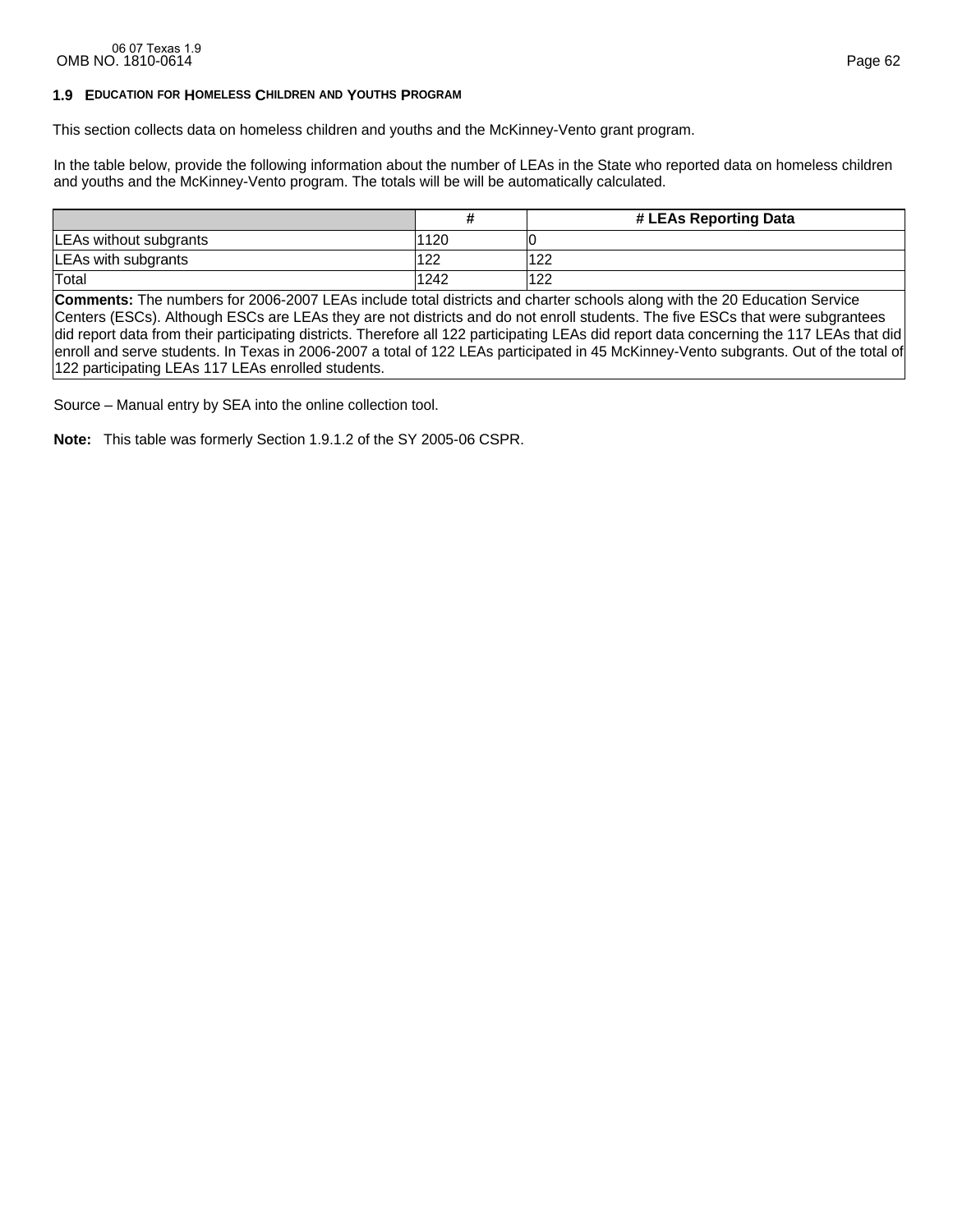# **1.9.1 All LEAs (with and without McKinney-Vento subgrants)**

The following questions collect data on homeless children and youths in the State.

# **1.9.1.1 Homeless Children And Youths**

In the table below, provide the number of homeless children and youths by grade level enrolled in public school at any time during the regular school year. The totals will be automatically calculated:

|                      | # of Homeless Children/Youths Enrolled in      | # of Homeless Children/Youths Enrolled in   |
|----------------------|------------------------------------------------|---------------------------------------------|
| Age/Grade            | <b>Public School in LEAs Without Subgrants</b> | <b>Public School in LEAs With Subgrants</b> |
| Age 3 through 5 (not |                                                |                                             |
| Kindergarten)        |                                                | 2272                                        |
| Κ                    |                                                | 3025                                        |
|                      |                                                | 3272                                        |
| $\overline{2}$       |                                                | 2897                                        |
| 3                    |                                                | 2718                                        |
| 4                    |                                                | 2448                                        |
| 5                    |                                                | 2467                                        |
| 6                    |                                                | 2462                                        |
| 7                    |                                                | 2558                                        |
| 8                    |                                                | 2332                                        |
| 9                    |                                                | 3200                                        |
| 10                   |                                                | 1648                                        |
| 11                   |                                                | 1307                                        |
| 12                   |                                                | 1290                                        |
| Ungraded             |                                                | lО                                          |
| Total                |                                                | 33896                                       |

**Comments:** For the 2006-2007 school year, there was no mechanism in place to collect information about homeless students in LEAs without subgrants. This situation is being addressed by the addition of a new table to the eGrant system. The new table will collect information about homeless students enrolled by grade level and primary nighttime residence from all districts in the state.

Source – Manual entry by SEA into the online collection tool.

**Note:** This table was formerly section 1.9.1.3 of the SY 2005-06 CSPR.

### **1.9.1.2 Primary Nighttime Residence of Homeless Children and Youths**

In the table below, provide the number of homeless children and youths by primary nighttime residence enrolled in public school at any time during the regular school year. The primary nighttime residence should be the student's nighttime residence when he/she was identified as homeless. The totals will be automatically calculated.

|                                                 | # of Homeless Children/Youths - LEAs<br><b>Without Subgrants</b> | # of Homeless Children/Youths -<br><b>LEAs With Subgrants</b> |
|-------------------------------------------------|------------------------------------------------------------------|---------------------------------------------------------------|
| Shelters, transitional housing, awaiting foster |                                                                  |                                                               |
| Icare                                           |                                                                  | 6509                                                          |
| Doubled-up (e.g., living with another family)   |                                                                  | 16870                                                         |
| Unsheltered (e.g., cars, parks, campgrounds,    |                                                                  |                                                               |
| temporary trailer, or abandoned buildings)      |                                                                  | 6205                                                          |
| Hotels/Motels                                   |                                                                  | 1933                                                          |
| Total                                           |                                                                  | 31517                                                         |

**Comments:** 1) The changes to the instructions for this table came too late in the year to implement effectively. Consequently some of our participating LEAs included the Age 3-5 students in these totals and some did not. Twelve of the LEAs reporting data did not include Age 3-5 students; however the rest of the LEAs reporting data (105) did.

2.) Similarly because of the late notice to the changes for this table all of our subgrantees continued to include the category "Unknown" in their data collection throughout 2006-2007. However because there is now no place in the table to report that category separately we have simply combined the totals for "Unknown" with those of "Unsheltered". Forty LEAs reported students in the "Unknown" category for a total of 5353 homeless students reported as having a primary nighttime residence as "Unknown" in 2006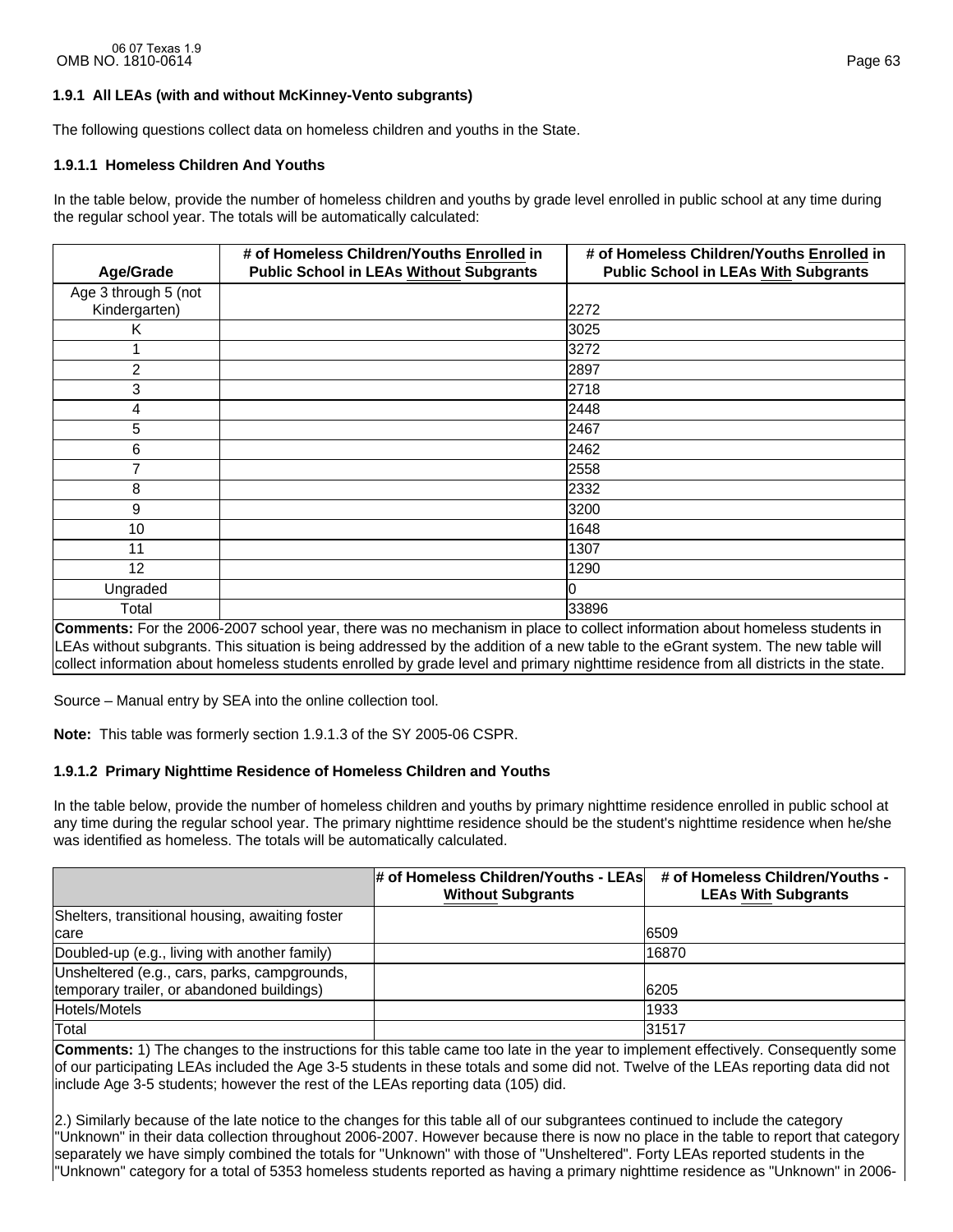2007. 06 07 Texas 1.9

3.) Finally some of our subgrantees have difficulty collecting and recording these data for a variety of reasons. We continue to work to improve the accuracy of this table.

There are two reasons why the Primary Residence totals don't match Total Enrolled:

1.) The changes to the instructions for the Primary Nighttime Residence table came too late in the year to be implemented effectively. In previous years, Age 3-5 students were excluded from this table. For the 2006-2007 report, for the first time ever, Age 3-5 students were to be included in the numbers for the Primary Nighttime Residence. The instructions for this change came late in the year after data had been collected and software changes had already been made. Some districts were able to include Age 3-5 students in the Primary Nighttime Residence table and some were not.

2.) Some of our MV subgrants had difficulty collecting Primary Nighttime Residence information for students they had identified as homeless. They had identified students as homeless but had not recorded Primary Nighttime Residence at the time of the initial identification. The absence of this information was not discovered until much later and there was no way to go back and retrieve this information that was not collected in the first place.

Because of these two factors, there are more students in the Total Enrolled table than the Primary Nighttime Residence table.

No Data for LEAs without subgrants

For the 2006-2007 school year, there was no mechanism in place to collect information about homeless students in LEAs without subgrants. This situation is being addressed by the addition of a new table to the eGrant system. The new table will collect information about homeless students enrolled by grade level and primary nighttime residence from all districts in the state.

Source – Manual entry by SEA into the online collection tool.

**Note:** This table was formerly section 1.9.1.4 of the SY 2005-06 CSPR.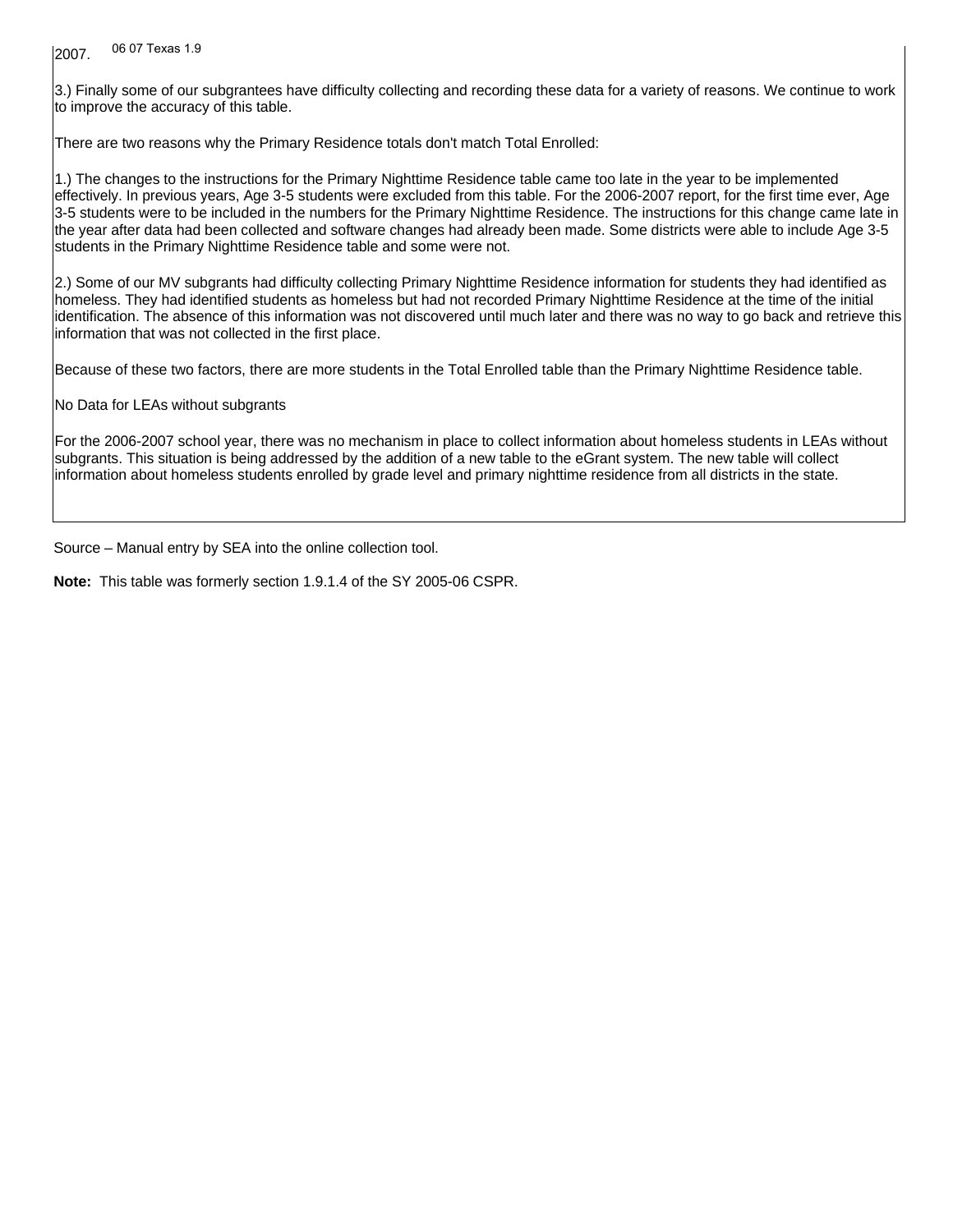# **1.9.2 LEAs with McKinney-Vento Subgrants**

The following sections collect data on LEAs with McKinney-Vento subgrants.

### **1.9.2.1 Homeless Children and Youths Served by McKinney-Vento Subgrants**

In the table below, provide the number of homeless children and youths by grade level who were served by McKinney-Vento subgrants during the regular school year. The total will be automatically calculated.

| Age/Grade                          | # Homeless Children/Youths Served by Subgrants |
|------------------------------------|------------------------------------------------|
| Age 3 through 5 (not Kindergarten) | 1812                                           |
| K                                  | 2311                                           |
|                                    | 2390                                           |
| $\overline{2}$                     | 2181                                           |
| 3                                  | 2144                                           |
| 4                                  | 1897                                           |
| 5                                  | 1931                                           |
| 6                                  | 1638                                           |
| 7                                  | 1453                                           |
| 8                                  | 1437                                           |
| 9                                  | 1892                                           |
| 10                                 | 1171                                           |
| 11                                 | 991                                            |
| 12                                 | 969                                            |
| Ungraded                           |                                                |
| Total                              | 24217                                          |
| Comments:                          |                                                |

Source – Initially, pre-populated by EDFacts file N/X043 that is data group 560, category set A. If necessary, it is updated through manual entry by the SEA into the online collection tool.

### **1.9.2.2 Subpopulations of Homeless Students Served**

In the table below, please provide the following information about the homeless students served during the regular school year.

|                                   | # Homeless Students Served |
|-----------------------------------|----------------------------|
| Unaccompanied youth               | 1177                       |
| Migratory children/youth          | 361                        |
| Children with disabilities (IDEA) | 2239                       |
| Limit English proficient students | 1748                       |
| Comments:                         |                            |

Source – Initially, pre-populated by EDFacts file N/X043 that is data group 560, category sets B, C, D, and E. If necessary, it is updated through manual entry by the SEA into the online collection tool.

**Note:** This table was formerly Sections 1.9.2.3, 1.9.2.4, and 1.9.2.5 of the SY 2005-06 CSPR. For the SY 2006-07 CSPR, the data collection has been changed to show the total number of students served.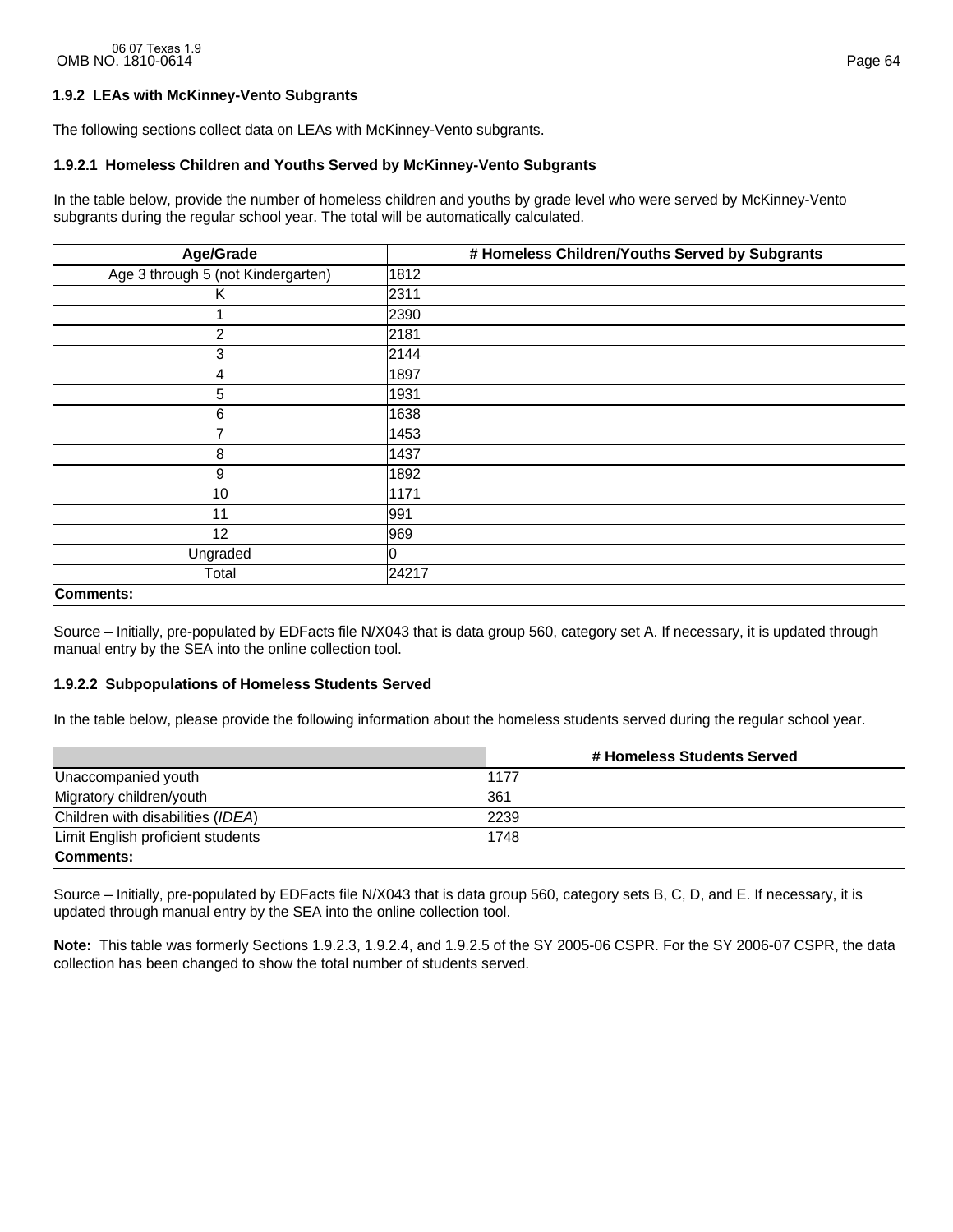In the table below, provide the number of subgrantee programs that provided the following educational support services with McKinney-Vento funds.

|                                                                    | # McKinney-Vento Subgrantees That Offer |
|--------------------------------------------------------------------|-----------------------------------------|
| 1. Tutoring or other instructional support                         | 41                                      |
| 2. Expedited evaluations                                           | 22                                      |
| 3. Staff professional development and awareness                    | 40                                      |
| 4. Referrals for medical, dental, and other health services        | 36                                      |
| 5. Transportation                                                  | 42                                      |
| 6. Early childhood programs                                        | 14                                      |
| 7. Assistance with participation in school programs                | 38                                      |
| 8. Before-, after-school, mentoring, summer programs               | 43                                      |
| 9. Obtaining or transferring records necessary for enrollment      | 30                                      |
| 10. Parent education related to rights and resources for children  | 37                                      |
| 11. Coordination between schools and agencies                      | 38                                      |
| 12. Counseling                                                     | 34                                      |
| 13. Addressing needs related to domestic violence                  | 27                                      |
| 14. Clothing to meet a school requirement                          | 38                                      |
| 15. School supplies                                                | 43                                      |
| 16. Referral to other programs and services                        | 38                                      |
| 17. Emergency assistance related to school attendance              | 31                                      |
| 18. Other (optional)                                               |                                         |
| 19. Other (optional)                                               |                                         |
| 20. Other (optional)                                               |                                         |
| <b>Comments:</b> 1.) There are a total of 45 Texas MV subgrantees. |                                         |

2.) The Other (optional) services included: mentoring (1) computers for use by homeless students (2) credit recovery (2) dual credit courses (1) college entrance fees (1) and assessments for students (1).

Source – Manual entry by SEA into the online collection tool.

**Note:** This table was formerly Section 1.9.2.6 of the SY 2005-06 CSPR.

# **1.9.2.4 Barriers To The Education Of Homeless Children And Youth**

In the table below, provide the number of subgrantees that reported the following barriers to the enrollment and success of homeless children and youths.

|                                      | # Subgrantees Reporting |
|--------------------------------------|-------------------------|
| 1. Eligibility for homeless services | 13                      |
| 2. School Selection                  |                         |
| 3. Transportation                    | '18                     |
| 4. School records                    |                         |
| 5. Immunizations                     |                         |
| 6. Other medical records             | 14                      |
| 7. Other Barriers                    | 13                      |

**Comments:** 1.) There are a total of 45 Texas MV subgrantees.

2.) This information was collected before notice was disseminated about Immunizations and Other Medical Records being split into two separate data collections. Fourteen districts reported barriers related to "Immunizations and Other Medical Records" but the breakdown between the two separate data collections is unknown--we simply reported the original total in both of the new data collections.

The "Other barriers" included: immigration issues staff insensitivity improper coding special transportation needs of pregnant and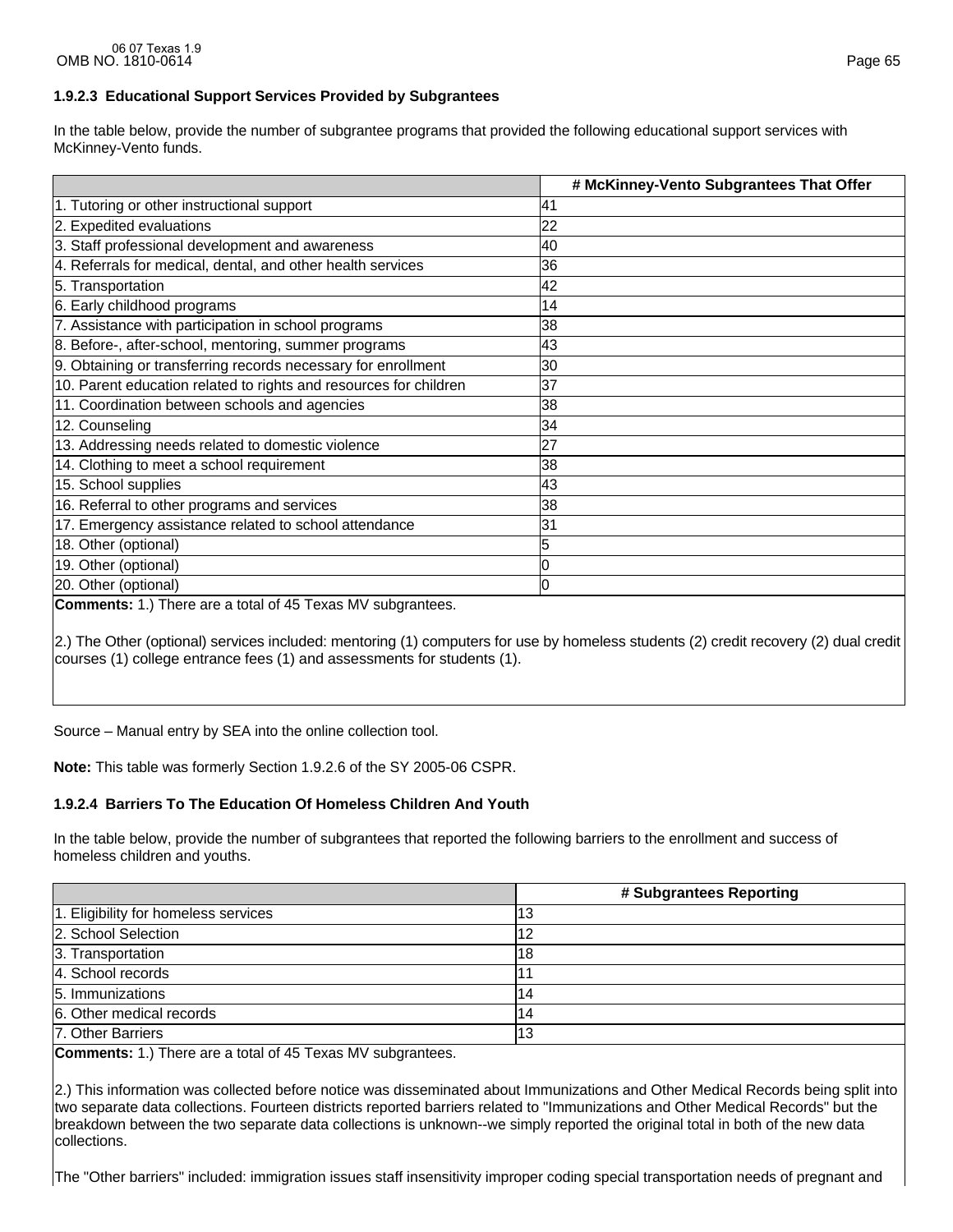Source – Manual entry by SEA into the online collection tool.

**Note:** This table was formerly Section 1.9.2.7 of the SY 2005-06 CSPR. Immunizations and Other Medical Records have been changed to two separate data collections for the SY 2006-07 CSPR.